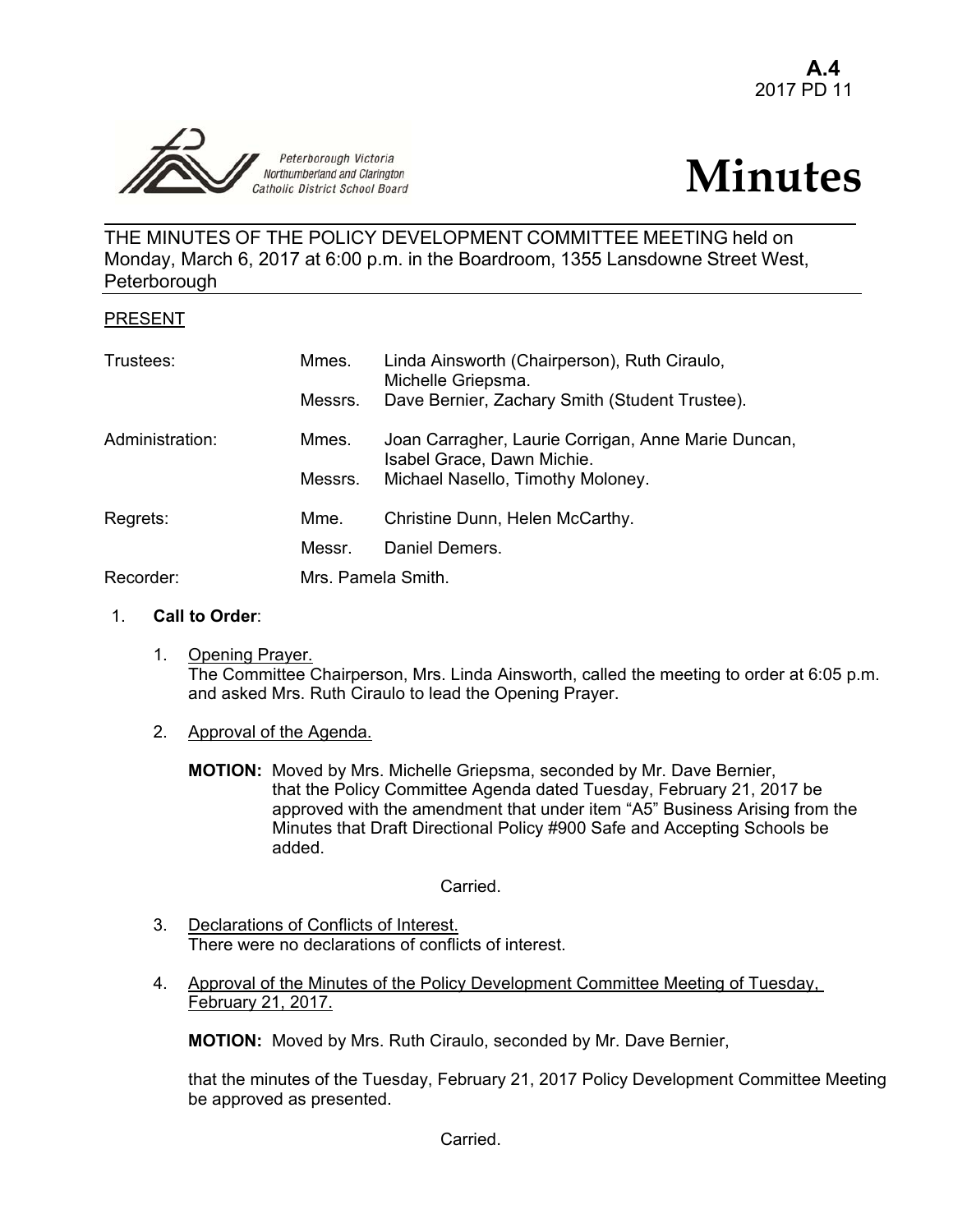5. Business Arising from the Minutes.

Trustees requested that the below revision be made to the Draft Safe and Accepting Schools Directional Policy (New #900)

Page One – Policy Section **Replace the word "should" with "shall strive to"** to reflect the below:

The Peterborough Victoria Northumberland and Clarington Catholic District School Board believes that all students need to feel safe and secure to benefit from the advantages of being part of a Catholic education community. To that end, every school should shall strive to be a welcoming, safe, respectful, equitable, inclusive and accepting learning and teaching environment, rooted in the Gospel values.

## **B. Presentations/Recommended Actions**: No Items.

# **C. Information Items**:

Mr. Nasello, Director of Education, shared that the below Directional Policies and Administrative Procedures were previously approved with the new framework. These items were brought forward to be in alignment with the new numbering system and formatting.

- 1. Review of Directional Policy (Old # 825, New # 300) Student Achievement and Well-Being.
	- **a.** Review of Administrative Procedure (Old # 825-003, New # 301) Effective Instructional Practice.
	- **b.** Review of Administrative Procedure (Old # 825-007, New # 302) Assessment Evaluation and Reporting.
- 2. Review of Directional Policy (Old # 501, New 400) Recruitment, Talent Development, Leadership and Succession Planning.
	- **a.** Review of Administrative Procedure (Old # 501-001, New # 401) Recruitment and Promotion.
- 3. Review of Directional Policy (Old # 826, New # 700) Equity and Inclusive Education.

**MOTION:** Moved by Mrs. Michelle Griepsma, seconded by Mrs. Ruth Ciraulo,

that the below Directional Policies and Administrative procedures be approved in the new format with new numbering.

- 1. Directional Policy Student Achievement and Well-Being #300
- 2. Administrative Procedure Effective Instructional Practice #301
- 3. Administrative Procedure Assessment and Evaluation #302
- 4. Directional Policy Recruitment, Talent Development, Leadership and Succession Planning # 400
- 5. Administrative Procedure Recruitment and Promotion #401
- 6. Directional Policy Equity and Inclusive Education #700

Carried.

4. "A request for consideration of a topic for future Policy Development Committee meeting was raised - the inclusion of the importance of curriculum resources reflecting our vision of Achieving Excellence in Catholic Education through Learning, Leadership and Service."